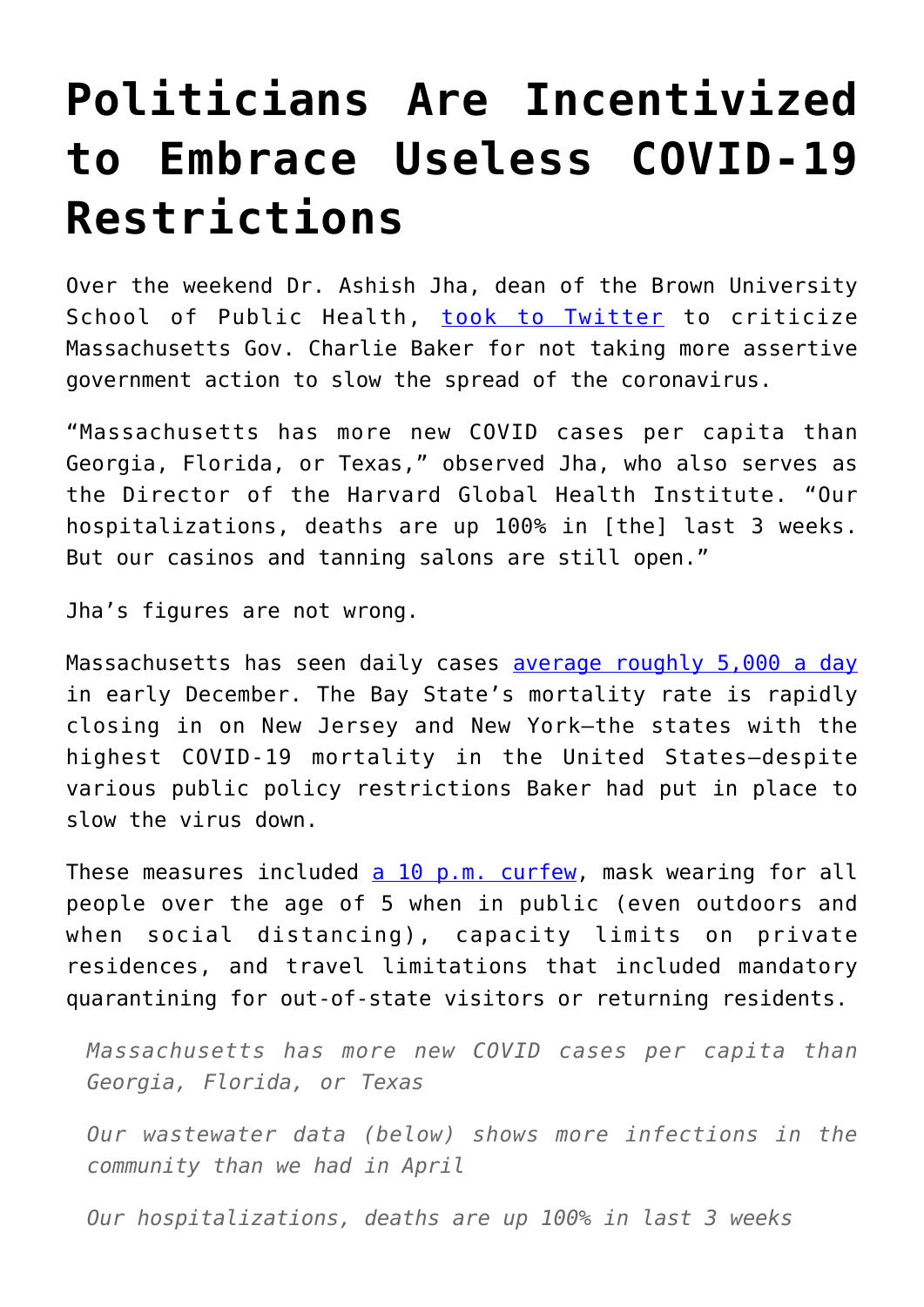*But our casinos and tanning salons are still open [pic.twitter.com/RESVBoZHxu](https://t.co/RESVBoZHxu)*

*— Ashish K. Jha, MD, MPH (@ashishkjha) [December 6, 2020](https://twitter.com/ashishkjha/status/1335433924202418176?ref_src=twsrc%5Etfw)*

Jha's solution wasn't to follow the example of Georgia, Florida, and Texas, and abandon the measures Baker had put in place that had proven so ineffective. Instead, he proposed that Baker, whom he called out by name in his tweet, put *more* restrictions on businesses and individuals.

In effect, Jha was urging Baker to double down on the "targeted enforcement" strategy that wasn't working. And that's precisely what **Baker did** just four days later.

"The days of most people doing most of the right things are probably not enough," Baker [said during a briefing](https://www.newburyportnews.com/news/regional_news/baker-tightens-restrictions-amid-covid-19-surge/article_5f6bb007-d2dd-5d95-99fe-44bb21813a68.html) on Tuesday. "Significantly more people are suffering from severe COVIDrelated illnesses, and this sharp increase is putting a strain on our healthcare system and our frontline health care workers."

The new rules will result in the closure of some entertainment venues and strict capacity limits for businesses. Hospitals have also been directed to "curtail inpatient elective surgeries" to make room for a potential influx of patients.

"This action will free up necessary staffing and beds," Baker [announced.](https://www.bostonglobe.com/2020/12/07/metro/baker-says-mass-hospitals-will-stop-elective-surgeries-amid-covid-19-spike/)

It's unclear if Baker's actions were a direct response to Jha, who had previously defended Baker's COVID-19 response before writing his scathing critique. Whatever the case, Jha's comment betrays a flaw in both lockdowns and the "[targeted](https://www.boston.com/news/coronavirus/2020/11/17/ashish-jha-today-show-coronavirus-targeted-effort-needed) [approach"](https://www.boston.com/news/coronavirus/2020/11/17/ashish-jha-today-show-coronavirus-targeted-effort-needed) he favors.

As Jha admits, Massachusetts has more new COVID cases than Georgia, Florida, or Texas—states that have few or zero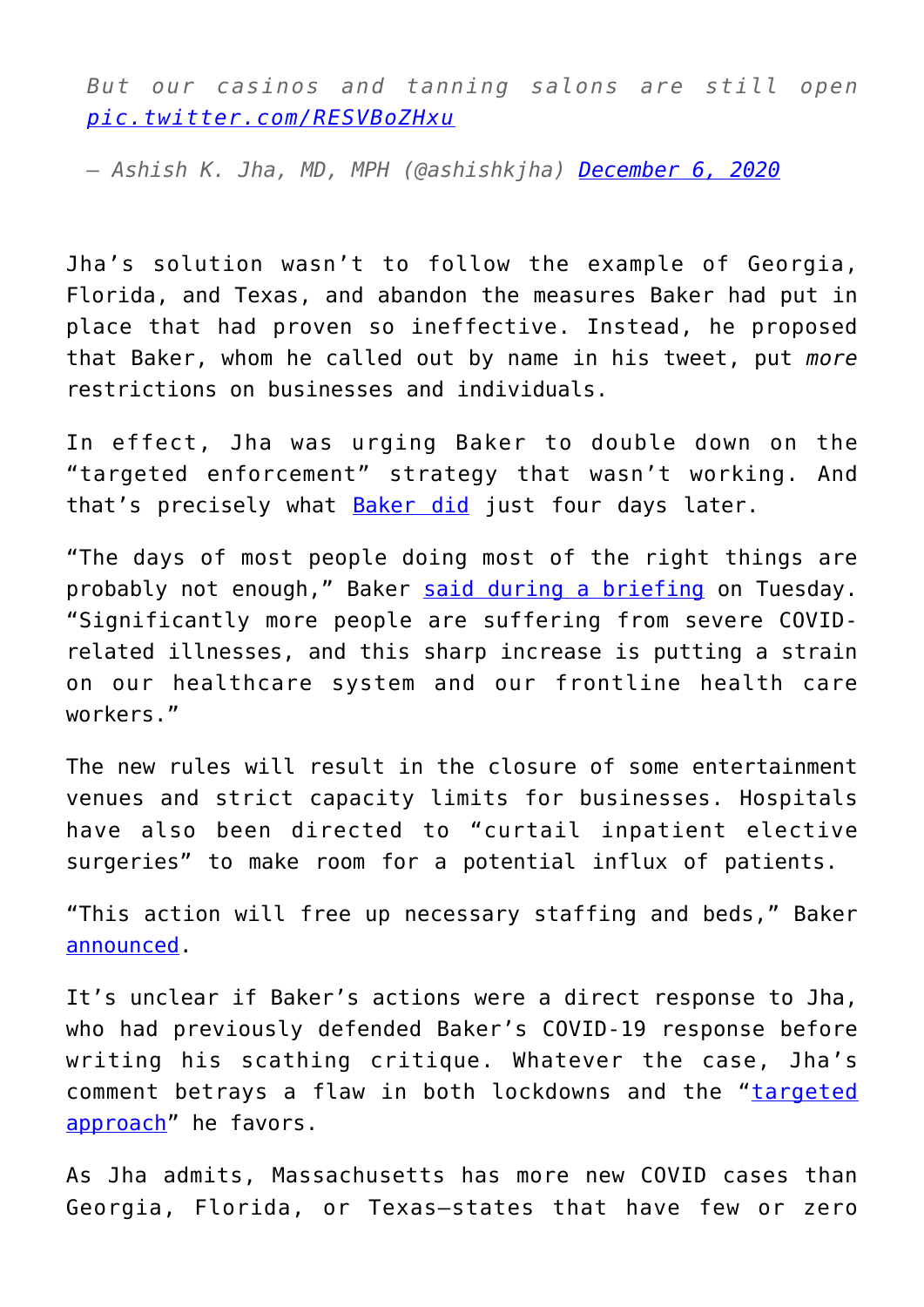government restrictions in place in contrast to Massachusetts. There's a reason for this.

As I recently observed, several academic studies show there is [little or no correlation](https://fee.org/articles/3-studies-that-show-lockdowns-are-ineffective-at-slowing-covid-19/) between government restrictions and lower COVID mortality rates.

So why do governors and politicians continue to use harmful lockdowns and draconian restrictions if they are ineffective? Public choice theory may hold a clue.

[Public choice](https://www.econlib.org/library/Enc/PublicChoice.html), as the Library of Economics and Liberty explains, applies economic theories and methods to the analysis of political behavior, an area once solely the province of political scientists and sociologists.

As James Buchanan, a pioneer of public choice scholarship who won a Nobel Prize for his research in 1986, shrewdly defined it, public choice is "politics without romance." Essentially, it questions the idea that participants in the political space are motivated primarily by "the common good." Instead, public choice assumes political actors are no different than regular people, meaning they are guided primarily by their own selfinterest just like everyone else—the Average Joe buying a home, hamburger, or automobile.

As Adam Smith famously *illustrated*, in the realm of commerce, the surest way to advance one's self-interest is through exchange, which means advancing the interest of someone else. But, in the realm of politics, the most direct path to success often involves treading on the interests of others.

For Baker, the most rational action he can take under increasing pressure to "do something" in the face of surging coronavirus cases is probably more government restrictions, even if those restrictions have adverse outcomes.

Consider that at very least his actions will give the appearance that he's taking the virus seriously and "listening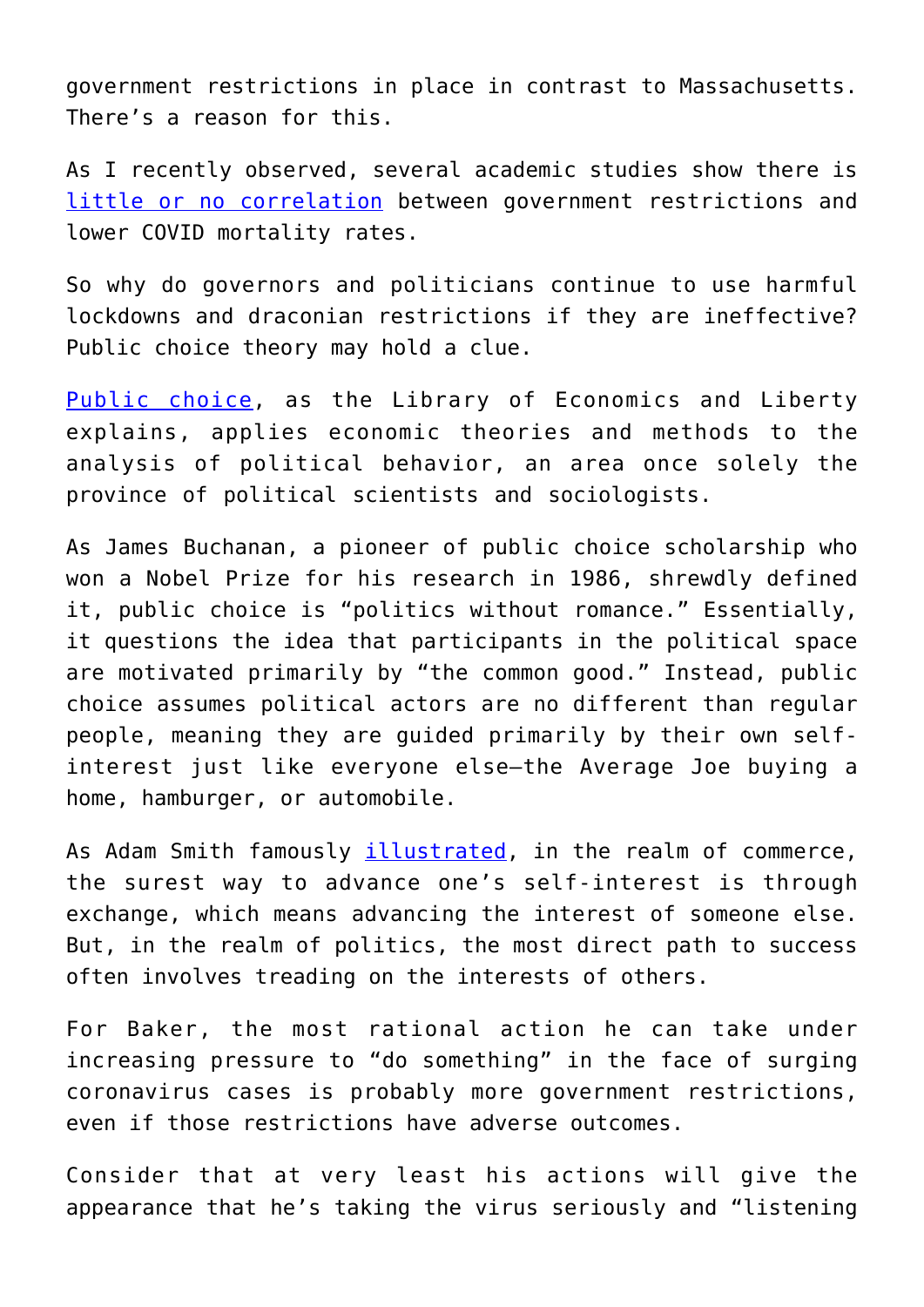to experts" like Jha, who no doubt genuinely believes he (or public health officials like him) possesses the knowledge to tame the virus and save lives if politicians would just listen and get the lockdown formula right.

Meanwhile, imposing new restrictions likely costs Baker very little. It's a rare case where a politician's *own* business or personal freedom is impacted in a meaningful way.

While passing harmful restrictions that achieve no public good might seem irrational, they are rational if one assumes that politicians are operating out of their own self-interest like anyone else—not for "the common good." After all, one need only look at the flack countries like [Sweden](https://www.theguardian.com/world/2020/aug/19/sweden-records-highest-death-tally-in-150-years-in-first-half-of-2020) and politicians [like South Dakota Gov. Kristi Noem](https://www.thedailybeast.com/south-dakota-gov-kristi-noem-seals-her-reputation-as-covids-cartoon-villain) have received for not using lockdowns and other strict government restrictions to tame the virus.

And it's not just media applying this pressure. Some public health experts argue that the absence of government restrictions is akin to violence.

"In this moment, the focus on personal responsibility is a form of gaslighting, and it's violent," Shawnita Sealy-Jefferson, a social epidemiologist at Ohio State University, [told](https://www.bostonglobe.com/2020/12/07/nation/with-few-covid-19-restrictions-personal-responsibility-takes-center-stage-pandemic-response/) *The Boston Globe*. "What we are seeing is the manifestation of the lack of public health infrastructure in this country, and leadership."

*South Dakota Gov. Kristi Noem Seals Her Reputation as COVID's Cartoon Villain<https://t.co/v0KOb6dbDr>*

*— michael daly (@MichaelDalynyc) [October 9, 2020](https://twitter.com/MichaelDalynyc/status/1314522953929941002?ref_src=twsrc%5Etfw)*

It's important to remember that politics, above all else, is about self preservation. And imposing government restrictions that don't work and cause serious harms is a better political strategy for most politicians than telling people to act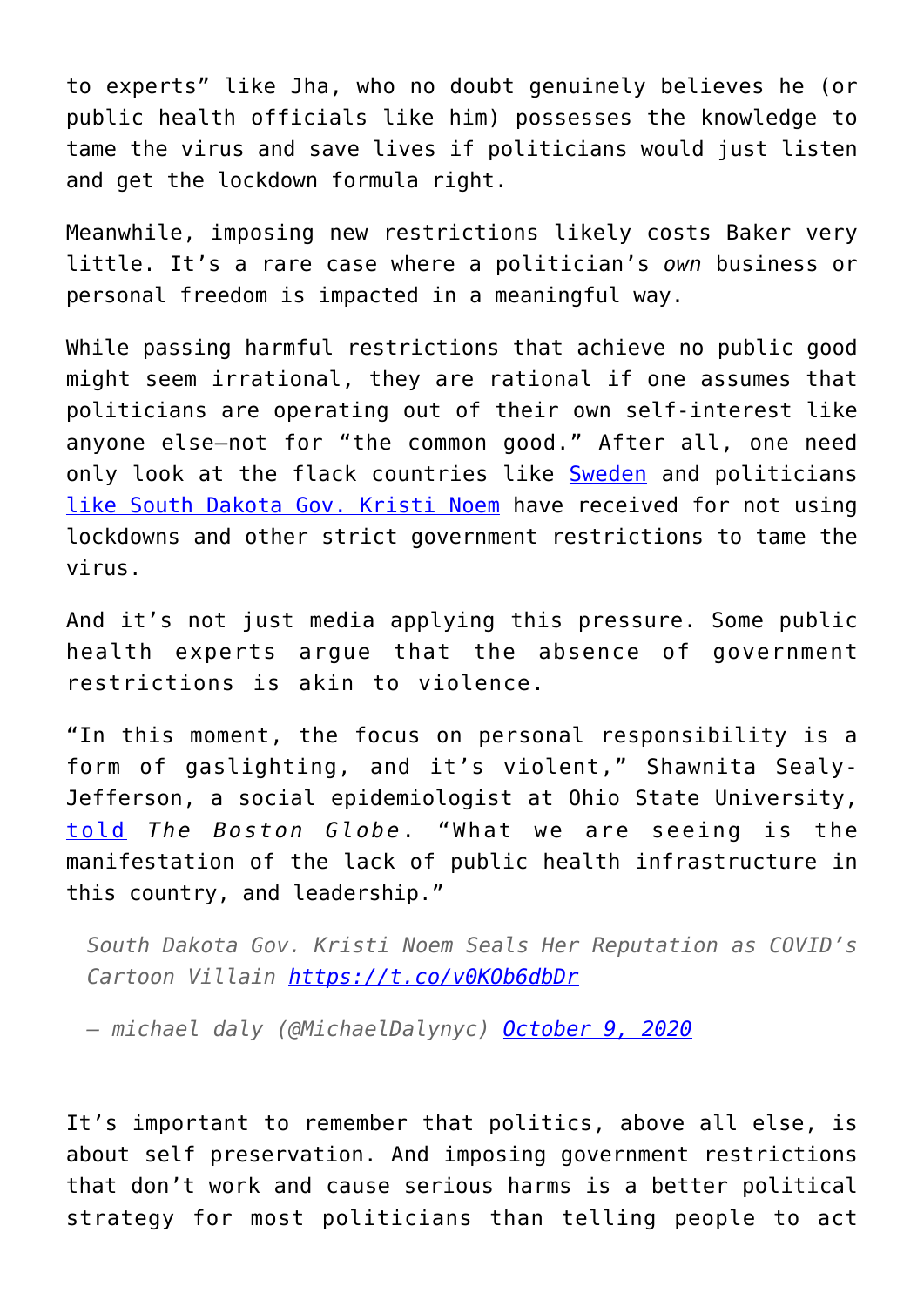responsibly, wash hands, maintain a prudent distance, and avoid touching your face.

So if you're wondering why our world has begun to resemble a Joseph Heller or Kafka novel where orders and action seem [arbitrary,](https://fee.org/articles/time-to-cancel-everything-la-mayor-s-new-lockdown-order-plagued-by-absurd-inconsistency-and-overreach/) [senseless](https://twitter.com/jeffreyatucker/status/1335610632268288005), and [counterintuitive](https://fee.org/articles/how-states-turned-nursing-homes-into-slaughter-houses-by-forcing-them-to-admit-discharged-covid-19-patients/), look to public choice theory.

It will help you understand that there is a method to the madness, even though it is indeed madness.

And it all stems from removing decision-making from individuals, who have the knowledge to behave rationally in a way that benefits the public good, and placing it the hands of politicians and bureaucrats, who don't.

*1/ Thread – LOCKDOWNS – WHAT WE'VE DONE*

*My work is sometimes criticized for not discussing the merits of lockdown—perhaps even exculpating western leaders by blaming the CCP. Others know better. This thread is for the victims of lockdown, the greatest crime of the 21st century. [pic.twitter.com/AsIKPde0Hp](https://t.co/AsIKPde0Hp)*

*— Michael P Senger (@MichaelPSenger) [December 10, 2020](https://twitter.com/MichaelPSenger/status/1336869977685692420?ref_src=twsrc%5Etfw)*

—

*This article was originally published on FEE.org. Read the [original article.](https://fee.org/articles/why-politicians-are-incentivized-to-embrace-covid-19-restrictions-even-if-they-don-t-work/)*

*Dear Readers,*

*Big Tech is suppressing our reach, refusing to let us advertise and squelching our ability to serve up a steady diet of truth and ideas. Help us fight back by [becoming a member](https://www.chroniclesmagazine.org/subscribe/) for just \$5 a month and then join the discussion on Parler [@CharlemagneInstitute](https://parler.com/profile/CharlemagneInstitute)!*